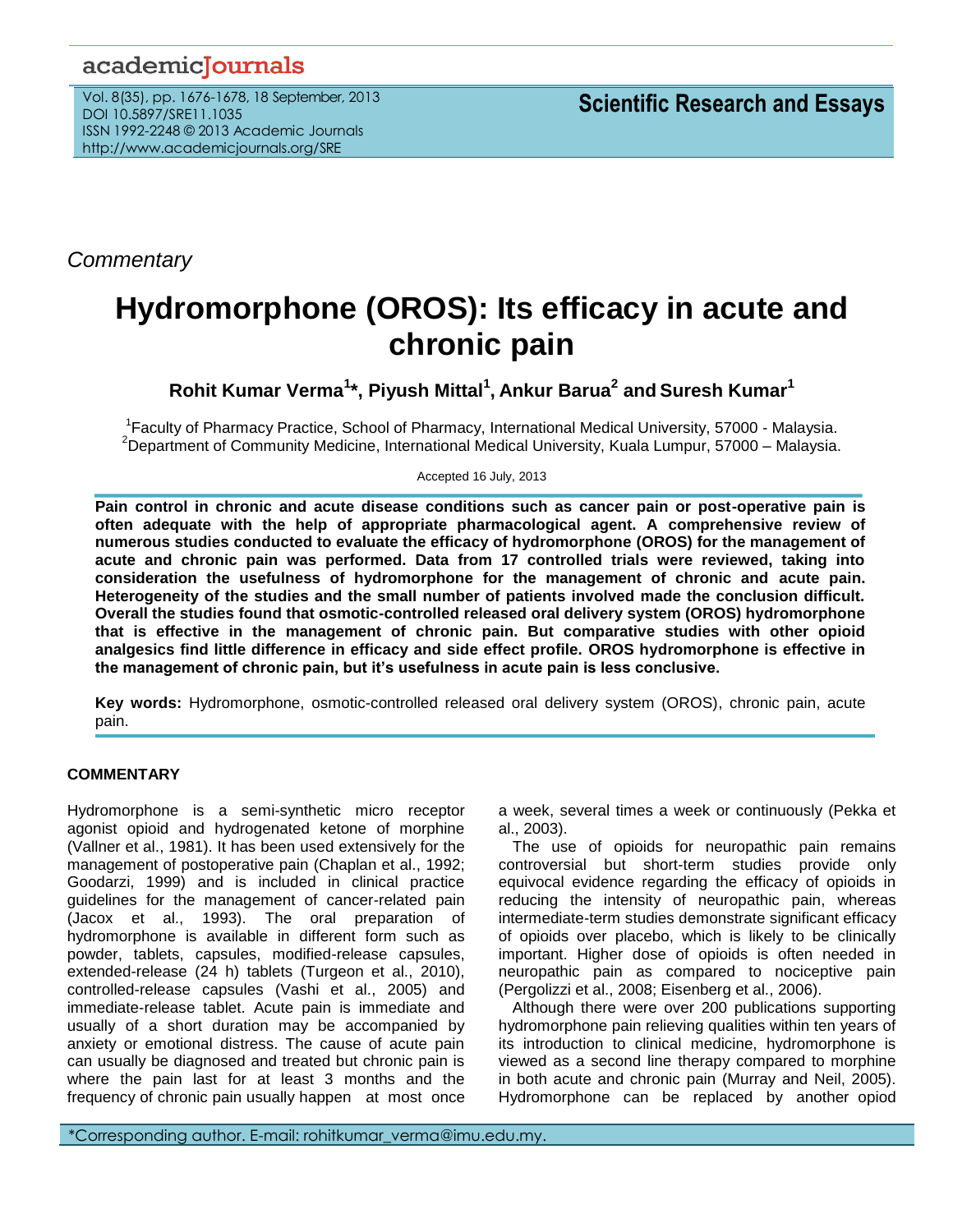analgesics if the patient fails to respond well or experience side effects.

Hydromorphone analgesics properties have been studied in various acute pains such as acute trauma pain, oral mucositis pain and burn wound pain. There is also good evidence shown that the analgesic potential of hydromorphone is equivalent to other opiod in acute pain management. On a milligram basis hydromorphone is five times as potent as morphine when given by the oral route, and 8.5 times as potent as morphine when given intravenously (Murray and Neil, 2005; Sarhill et al., 2007).

In a randomized and double-blind clinical trial, 198 adults are presented to the emergency department with acute severe pain and were randomized to receive either intravenous hydromorphone or intravenous morphine. The mean change of pain from baseline to 30 min post baseline in patients receiving hydromorphone was -5.5 numeric rating scales compared to -4.1 in patients received morphine. The adverse reactions are similar in both group of patients and pruritus is excluded in patient with hydromorphone therapy. Hence, intravenous hydromorphone is an alternative towards the intravenous morphine in treating acute, severe pain in the emergency department (Chang et al., 2009).

The short duration of onset of oral hydromorphone limits its use in persistent daily pain. Hence, the extended release form of hydromorphone is used in chronic pain management (Weinstein, 2009). A study on ninety-five adult patients from three Canadian Palliative Care Centers evaluated the safety and efficacy of a new slowrelease preparation of hydromorphone (SRH) with immediate release preparation of hydromorphone (IRH) in the treatment of cancer pain and findings suggest that SRH is as safe and effective as IRH in the treatment of cancer pain (Bruera et al., 1996).

The osmotic-controlled released oral delivery system (OROS) hydromorphone is a once daily dosage form from which tend to administer the drug at a constant rate and hence, a consistent analgesic effect over 24 h period is given. However, this dosage form is contraindicated in patients with acute and post-operative pain but is indicated for those in chronic pain (Carter et al., 2010).

In an open-label multicentre trial, patients were stabilised on their previous opioid therapy before being switched to OROS® hydromorphone at a ratio of 5:1 (morphine sulphate equivalent to hydromorphone hydrochloride) and study concluded that conversion can be achieved without loss of pain control or increase in adverse events, and it also provides additional evidence of safety and efficacy for the proposed 5:1 morphine equivalents:OROS® hydromorphone conversion ratio (Wallace et al., 2007).

Study shows that a number of 445 patients where 358 patients are suffering from chronic non-maglinant pain and are treated with novel once daily modified-released hydromorphone. The results show that there is improvement in pain on the extended release hydromorphone in

the related patients.

A 39-weeks study on the long-term efficacy and safety of OROS hydromorphone was carried out on 388 patients who received stable doses for non-cancer pain. The analgesic efficacy was maintained throughout the study with only moderate increase in daily dose which suggested limited tolerance effect of the drug. After one year, the therapy with hydromorphone was rated as good, very good and excellent by 72.4% of patients and 75.9% of investigators (Coluzzi and Mattia, 2010).

The OROS hydromorphone was well tolerated in clinical trials and the adverse effects shown from mild to moderate are similar with other opioids. Hence, it is an ideal therapy in treating severe pain. Furthermore, in studies of subcutaneous hydromorphone implants, drugs were released steadily for weeks *in vitro* and *in vivo* which is suitable for chronic pain management (Weinstein, 2009).

Apart from that, pooled analysis of three open-label studies of OROS hydromorphone in neuropathic and nociceptive nonmaglinant chronic pain was analyzed. The result shows that the therapeutic outcomes for two different pains are similar when hydromorphone is used. However, for some treatment outcome variables, treatment is more effective in treating neuropathic pain. The pooled analysis shows that the use of hydromorphone in neuropathic and nociceptive pain has equivalent therapeutic outcome (Moulin et al., 2010).

In conclusion, it is evident that opioids in non-cancer pain are often related to diseases typical for an elderly population. However, the use of opioids should be individualized and based on tolerability profiles (Eisenberg et al., 2006). It is because pain is a considerable burden to the patients due to co-morbid conditions. Hence, effective pain therapy should be initiated to improve the quality of life and decrease the healthcare use and costs. OROS hydromorphone is suitable in treating chronic pain as it is well tolerated and the plasma concentration is more stable (Lussier et al., 2010). However, most of the evidence that are found from different references stated that hydromorphone are mostly effective in chronic pain management. The supportive evidence of the use of hydromorphone in acute pain management is less likely.

## **REFERENCES**

- Bruera E, Sloan P, Mount B, Scott J, Suarez-Almazor M (1996). A randomized, double-blind, double-dummy, crossover trial comparing the safety and efficacy of oral sustained-release hydromorphone with immediate-release hydromorphone in patients with cancer pain. Canadian Palliative Care Clinical Trials Group. J. Clin. Pharmacol. 14(5):1713-1717.
- Carter NJ, Keating GM (2010). OROS® hydromorphone prolonged release: A review of its use in the management of chronic, moderate to severe pain. CNS Drugs 24(4):337-61.
- Chang AK, Bijur PE, Meyer RH., Kenny MK, Solorzano C, Gallagher EJ (2009). Efficacy and safety profile of a single dose of hydromorphone compared with morphine in older adults with acute, severe pain: A